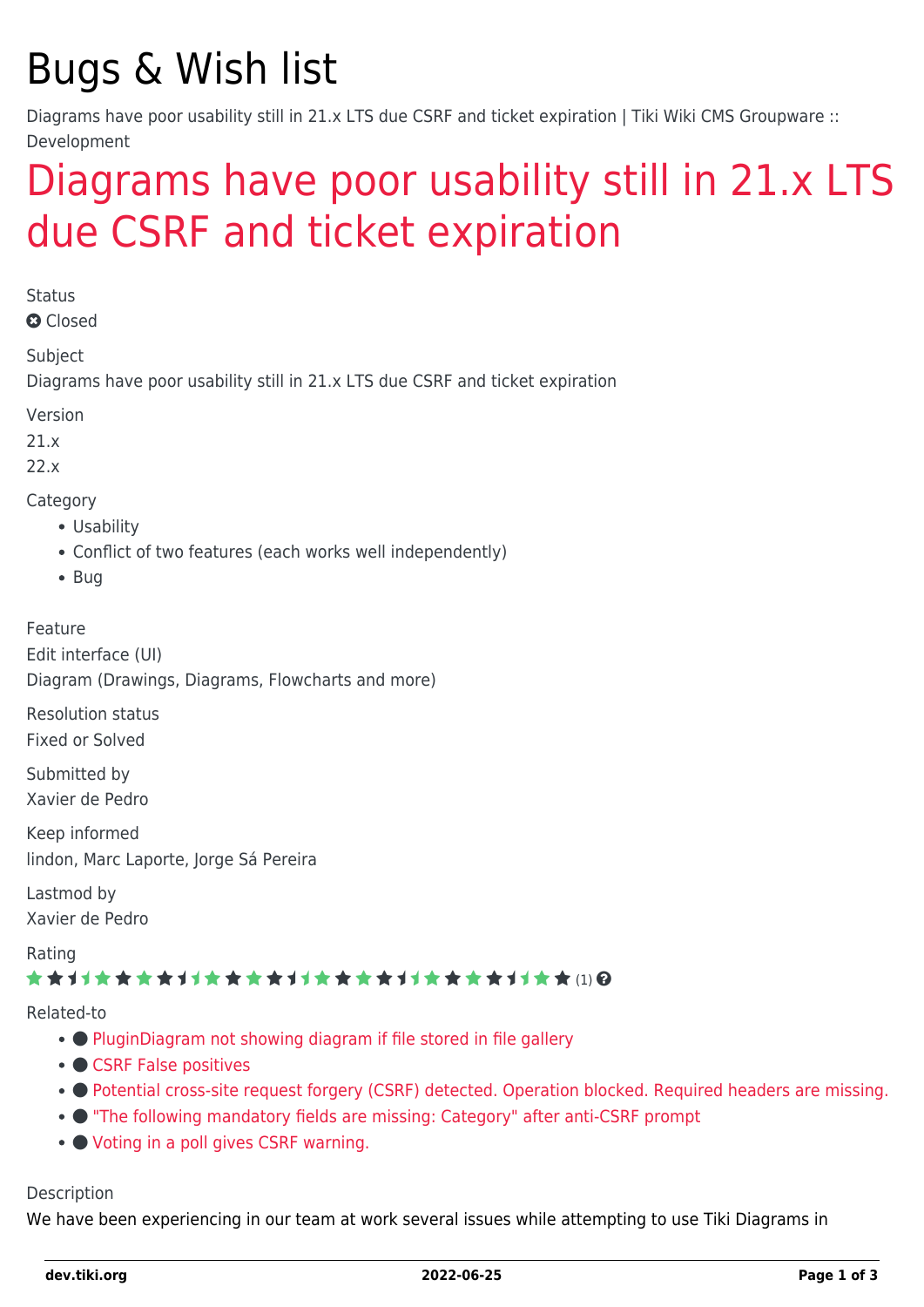production in Tiki 21.x LTS

There might be 2 related (for the end user) issues. It seems as if some ticket expires too soon and some error related to CSRF is shown. Maybe after editing the diagram for more than 20 minutes or so (even if Tiki is set to remember the login for days or weeks, which seems to work when we are not using the diagram feature).

Diagrams are created to store their contents in a wiki page (because in file gallery we face some other issue still, as reported in [another bug report](https://dev.tiki.org/item7192))

2 error messages are shown in similar conditions (unclear yet the exact difference; these reports were sent by work colleagues of mine, so far) Error message 1:

#### $66$

"An error occurred, please try again. Potential cross-site request forgery (CSRF) detected. Operation blocked. Reloading the page may help."



#### Error message 2:

#### $66$

"An error occurred, please try again. Potential cross-site request forgery (CSRF) detected. Operation blocked. Ticket has expired. Reload the page"



In case it matters: the https certificate seems to be not recognized (by the browser used to reproduce the issue) as valid.

Solution we don't see this issue since many months ago (in that updated tiki21 site) Importance

```
7
Easy to solve?
3
Priority
21
Demonstrate Bug (Tiki 19+)
```